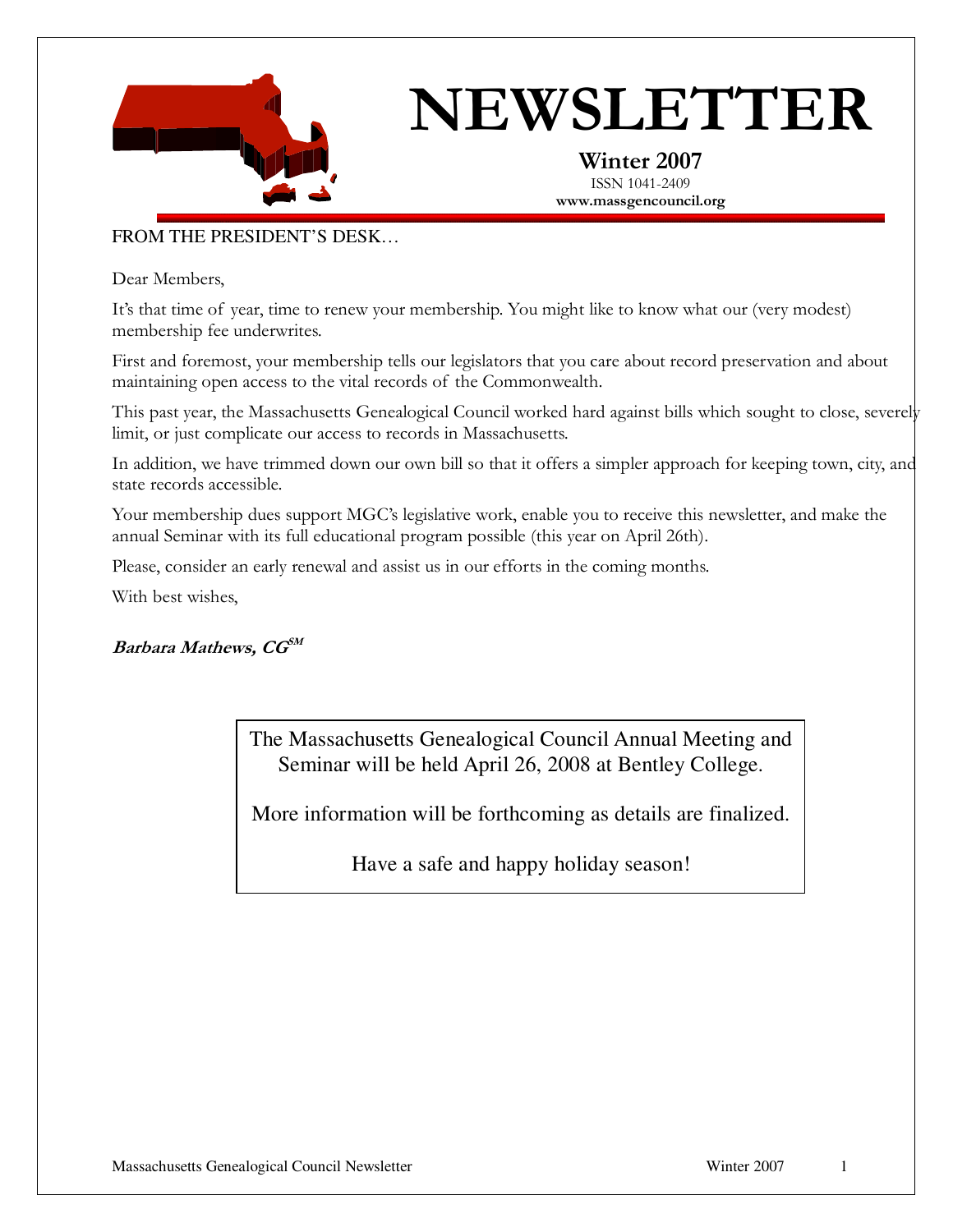# MGC BOARD MEMBERS 2007-2009

## **DIRECTORS**

#### **OFFICERS**

Barbara Mathews, President Melinde Lutz Sanborn, Vice President Kathryn Black, Treasurer Sharon Sergeant, Secretary

Ann Dzindolet, Archives Bernie Couming, Civil Records Vicky Ryan, Newsletter Editor Christine Sweet-Hart, CG<sup>SM</sup>, Programs Michael Brophy, Publicity Sheila FitzPatrick, Ways & Means Christine Sweet-Hart, CG, Webmaster

 NEXT BOARD MEETING DECEMBER 1, 2007

MGC Board meets four times a year. The next meeting will take place December 1, 2007 at NARA, Waltham.

# HISTORY AND MISSION STATEMENT

The Massachusetts Genealogical Council was founded in 1980 and has dedicated itself to serving the interests of the state's genealogical community.

MGC's stated purposes are to act as advocates in monitoring legislative and administrative activities of governmental agencies which affect genealogists; to sponsor and present legislation and programs designed to expand the resources and accessibility of services; to develop and promote the growth, education, and exchange of ideas among persons and organizations interested in the pursuit of genealogy; and to provide other activities to advance genealogy.

# CONTACTING MGC

**Newsletter Contributions**: If you would like to have the projects or your activities of your society included in the MGC newsletter, please send them to: Newsletter Editor, Massachusetts Genealogical Council, P. O. Box 5393, Cochituate, MA 01778, or via email at info@massgencouncil.org.

**Newsletter Options**: If you would like to receive the newsletter via email, please contact the newsletter editor at info@massgencouncil.org.

Coming in the Next Issue: Vital record access updates, news, reviews.

Address/Email Change? Keep the MGC newsletter coming – inform us of any changes by contacting us at info@massgencouncil.org.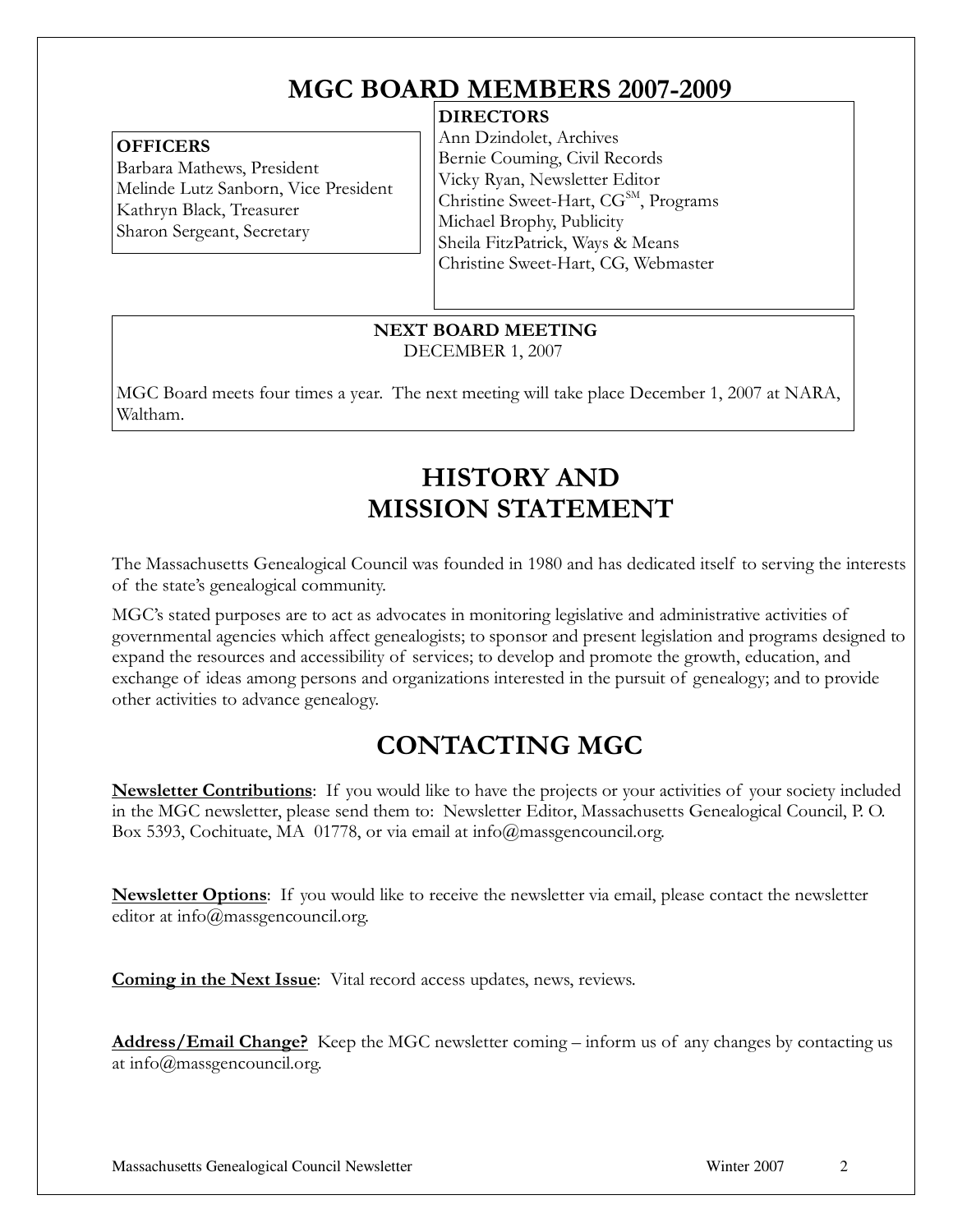# MASSACHUSETTS GENEALOGICAL COUNCIL

## **DUES RENEWAL NOTICE FOR CALENDAR YEAR 2008**

The Massachusetts Genealogical Council is dedicated to serving the interests of the state's genealogical community. Founded in 1980, the Council's stated aim is to develop and promote the study and exchange of ideas among persons and organizations interested in the pursuit of genealogy. Its programs and activities are designed to complement those of the many genealogical and hereditary societies throughout the state and to provide a statewide forum for genealogists.

The Massachusetts Genealogical Council (MGC) is composed of both individual and organizational members. Individual members receive the newsletter, participate in activities organized by MGC, and attend the Annual Meeting and Seminar. Member organizations receive the newsletter and may send a delegate to the quarterly meeting of the Board of Directors. Delegates are voting members of the Board. Membership in the Council is open to any person or organization interested in its activities upon payment of dues. The membership year runs from 1 January through 31 December. Note: Dues are NOT tax-deductible.

#### Your membership influences our legislators. Please renew your membership and continue your participation in the work of MGC.

| Mailing Address National Address National Address                                                                                                                                                                                                                                                              |                          |
|----------------------------------------------------------------------------------------------------------------------------------------------------------------------------------------------------------------------------------------------------------------------------------------------------------------|--------------------------|
|                                                                                                                                                                                                                                                                                                                |                          |
|                                                                                                                                                                                                                                                                                                                |                          |
| Mailing Address and the contract of the contract of the contract of the contract of the contract of the contract of the contract of the contract of the contract of the contract of the contract of the contract of the contra                                                                                 |                          |
|                                                                                                                                                                                                                                                                                                                |                          |
| Delegate Name: Manual Manual Manual Manual Manual Manual Manual Manual Manual Manual Manual Manual Manual Manua                                                                                                                                                                                                |                          |
| Membership Please Circle One: RENEWAL<br><b>NEW</b><br>Please indicate level of membership:                                                                                                                                                                                                                    |                          |
| Individual \$10.00 Dual \$15.00 (same address, one newsletter)<br>Organization \$20.00                                                                                                                                                                                                                         |                          |
| [] Would prefer to receive the newsletter via email                                                                                                                                                                                                                                                            |                          |
| Make checks payable to: Massachusetts Genealogical Council                                                                                                                                                                                                                                                     |                          |
| Mail to: Massachusetts Genealogical Council, P.O. Box 5393, Cochituate, MA 01778-5393.<br>MGC has a number of committees. Please indicate your interest(s).<br>Monitoring legislative and access issues<br>____Preparing the newsletter<br>______Assisting with the Annual Seminar<br>Helping with the website |                          |
| <b>Massachusetts Genealogical Council Newsletter</b>                                                                                                                                                                                                                                                           | <b>Winter 2007, Pg 3</b> |